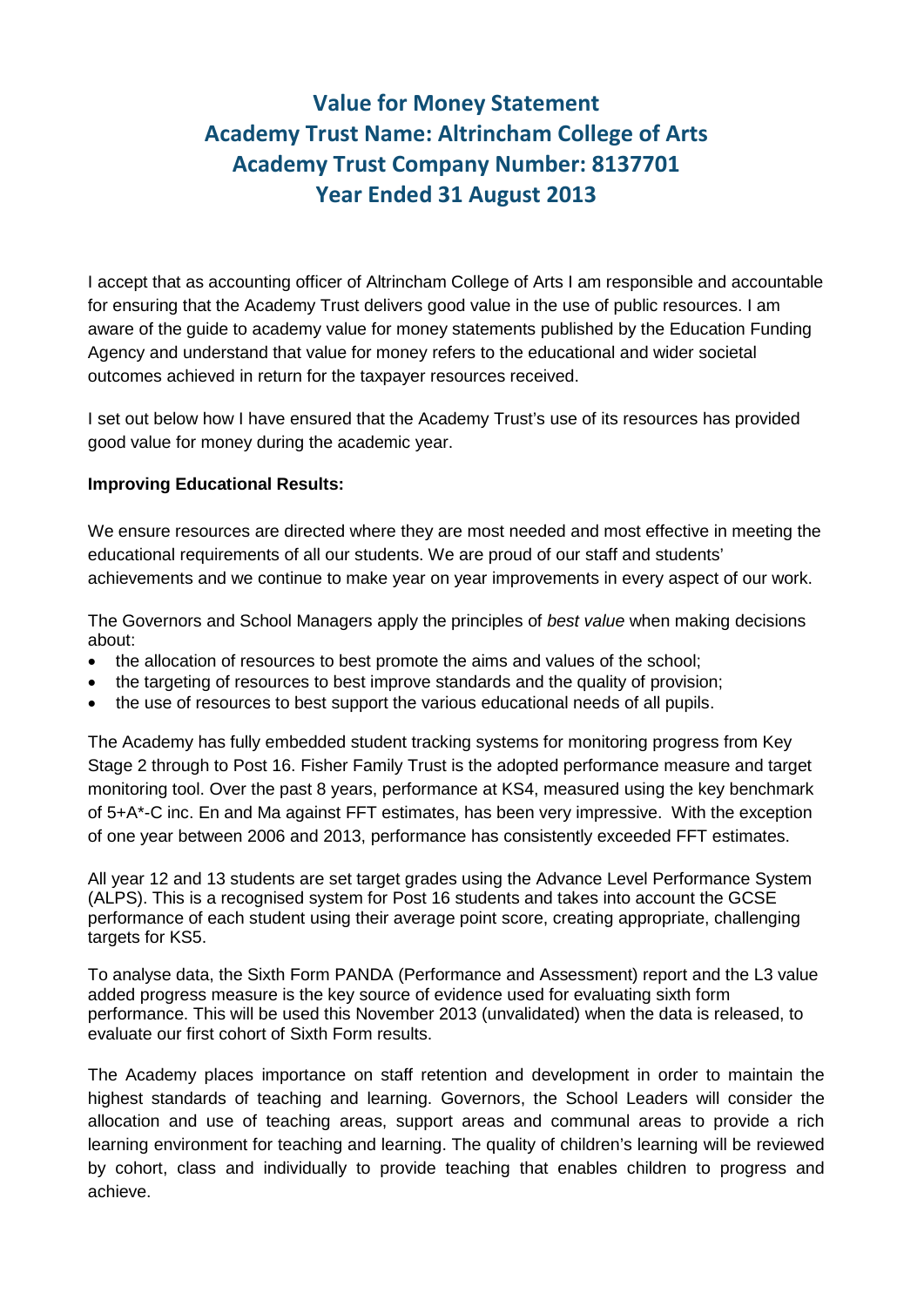Governors and the School Managers will review the quality of curriculum provision and quality of teaching, to provide parents and students with:

- a curriculum which meets the requirements of the National Curriculum, the LA Agreed RE Syllabus, and the individual needs of pupils;
- teaching which builds on previous learning and has high expectations of children's achievement.

The Academy also tracks attendance and behaviour of all students; whole school attendance for 2012/2013 was at 94.2%, against a national average of 94.2%.

## **Financial Governance and Oversight:**

Our governance arrangements include regular monitoring by the Governing Body and its committees; including the Finance, Premises and Audit Committee. The work of the Finance, Premises and Audit Committee is further informed by the work of both the Responsible Officer and External Auditors.

The Academy Trust's system of internal financial control is based on a framework of regular management information and administrative procedures including the segregation of duties and a system of delegation and accountability. In particular it includes:

- regular financial reviews of income and expenditure against planned budgets;
- comprehensive budgeting and monitoring systems with an annual budget and periodic financial reports;
- regular reviews by the finance and buildings committee of reports which indicate financial performance against the forecasts and of major purchase plans, capital works and expenditure programmes;
- setting targets to measure financial and other performance;
- clearly defined purchasing (asset purchase or capital investment);
- delegation of authority and segregation of duties;
- identification and management of risks.

Governors and School Managers, will:

- make comparisons with other/similar schools and the Government, e.g. RAISE online, FFT, Ofsted, quality of teaching & learning, levels of expenditure;
- challenge proposals, examining them for effectiveness, efficiency, and cost, e.g. setting of annual pupil achievement targets, budget setting;
- require suppliers to compete on grounds of cost, and quality/suitability of services/products/backup, e.g. provision of computer suite, redecoration;
- consult individuals and organisations on quality/suitability of service we provide to parents and pupils, and services we receive from providers, e.g. Sex and Relationships Education, pupil reports, assigned inspector, Ofsted, energy, maintenance consultant.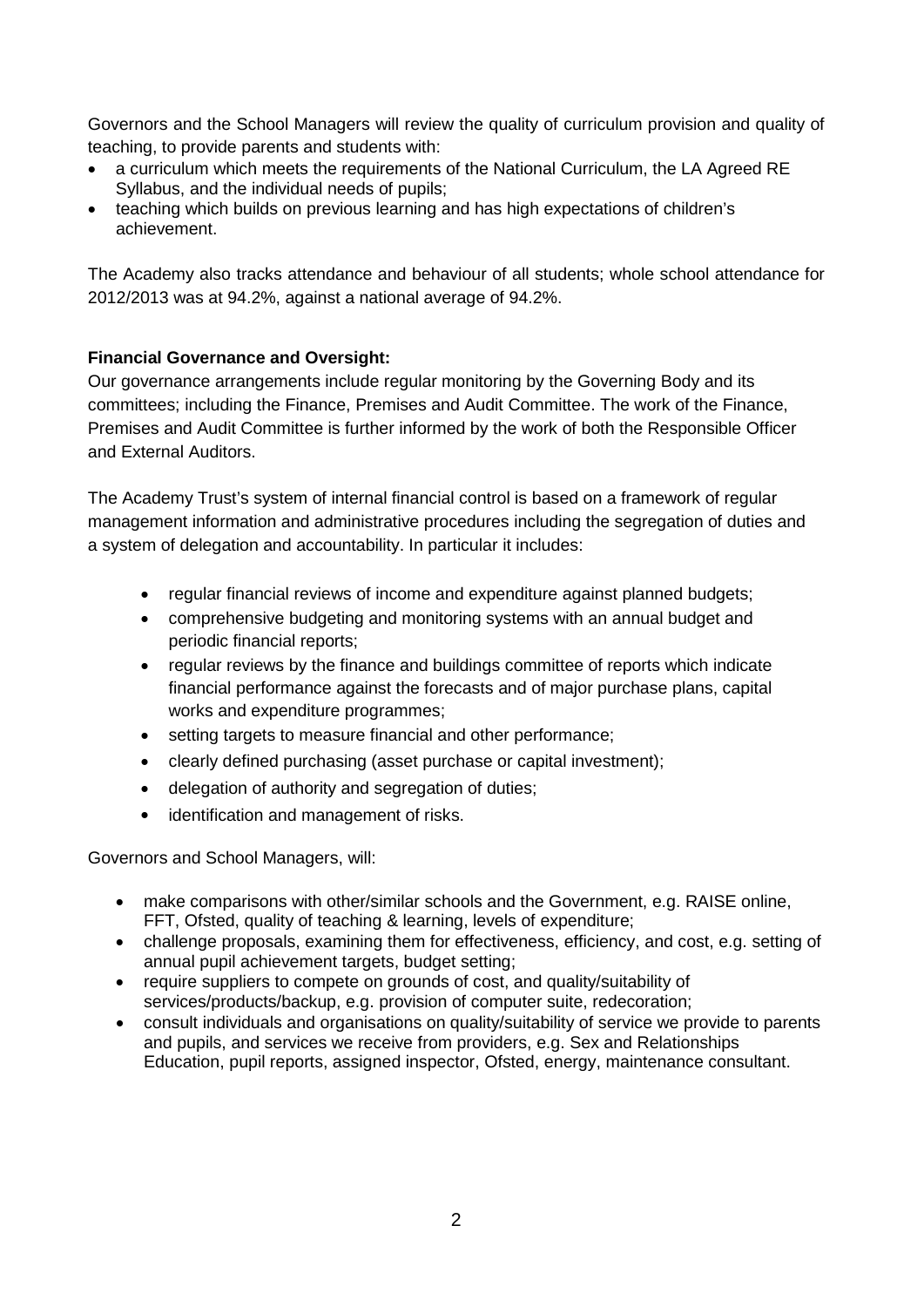This will apply in particular to:

- staffing
- use of premises
- use of resources
- quality of teaching
- quality of learning
- purchasing
- pupils' welfare
- health and safety

## **Better Purchasing**

The Academy benchmarks financial performance to demonstrate that the Trust provides good value for money and maintains a database of approved regular suppliers and contractors. Consortia are used where they provide value for money. The Trust takes opportunities to work collaboratively with others to reduce and share administration and procurement costs

All contracts are appraised or renegotiated in a timely manner to get the best mix of quality and effectiveness. Three year contracts have been entered to ensure reduced cost where it was felt that this would benefit the trust.

Measures already in place are:

- suppliers selected on the basis of their capacity to provide quality, service, timely delivery and value for money
- viewing alternative purchasing options online in order to find the best value
- consulting other local schools to know about issues with products / services before making purchases
- considering whether the purchase is really necessary
- three written quotes for goods or services in excess of £5,000
- competitive tendering procedures for major purchases and contracts
- procedures for accepting *best value* quotes, which are not necessarily the cheapest (e.g suitability for purpose and quality of workmanship)

Governors and School Managers:

- will not waste time and resources on investigating minor areas where few improvements can be achieved
- will not waste time and resources to make minor savings in costs
- will not waste time and resources by seeking tenders for minor supplies and services

The pursuit of minor improvements or savings is not cost effective if the administration involves substantial time or costs. Time wasted on minor improvements or savings can also distract management from more important or valuable areas.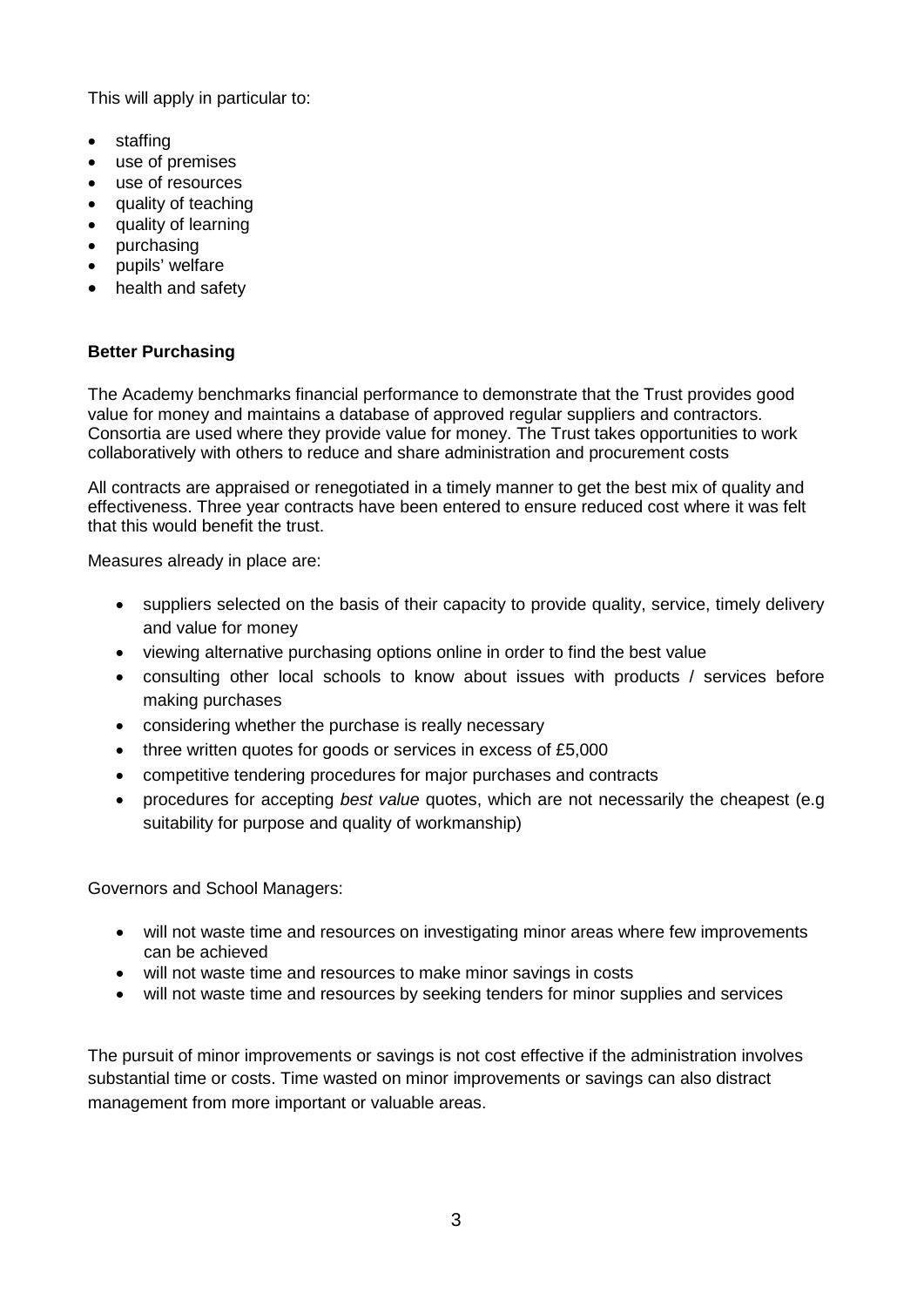#### **Better Income Generation:**

Opportunities have been taken to explore and generate additional and reliable revenue streams. The Trust is fully committed to providing an excellent resource to its local community and lets out the premises in the evenings and weekends. The Academy invests funds in risk free and immediately accessible deposit accounts to maximise bank interest.

#### **Reviewing Controls and Managing Risks:**

The Governors have assessed the major risks to which the Academy is exposed, in particular those relating to the specific teaching, provision of facilities and other operational areas of the Academy. The Governors have implemented a number of systems to assess risks that the Academy faces, especially in the operational areas (e.g. in relation to teaching, health and safety, bullying and school trips) and in relation to the control of finance. They have introduced systems, including operational procedures (e.g. vetting of new staff and visitors, supervision of school grounds) and internal financial controls (see below) in order to minimise risk. Where significant financial risk still remains they have ensured they have adequate insurance cover.

The Academy has appointed a Responsible Officer to provide the Governing Body with on-going independent assurance that:

- the financial responsibilities of the Governing Body are being properly discharged
- resources are being managed in an efficient, economical and effective manner
- sound systems of internal financial control are being maintained
- financial considerations are fully taken into account in reaching decisions

Haines Watts have been appointed as external auditors as agreed with the Governing Body.

Budget holders, management and Governors receive regular budget reports which are scrutinised to ensure the most effective use of resources to meet the objectives of the Trust.

The Trust has an investment policy and has moved balances to a high interest deposit account to ensure maximum returns on surplus balances as agreed with Governors.

Insurance levels are reviewed annually and used cost-effectively to manage risks. Professional advice (e.g. HR / Legal) has also been sought when needed.

The Governors review the reserve levels of the Academy annually. This review encompasses the nature of income and expenditure streams, the need to match income with commitments and the nature of reserves.

The Governors have determined that an appropriate level of free reserves should be maintained, equivalent to one month of the GAG, approximately £400k. The reason for this is to provide sufficient working capital to cover delays between spending and receipt of grants and to provide a cushion to deal with unexpected emergencies such as urgent maintenance and to plan for future capital projects.